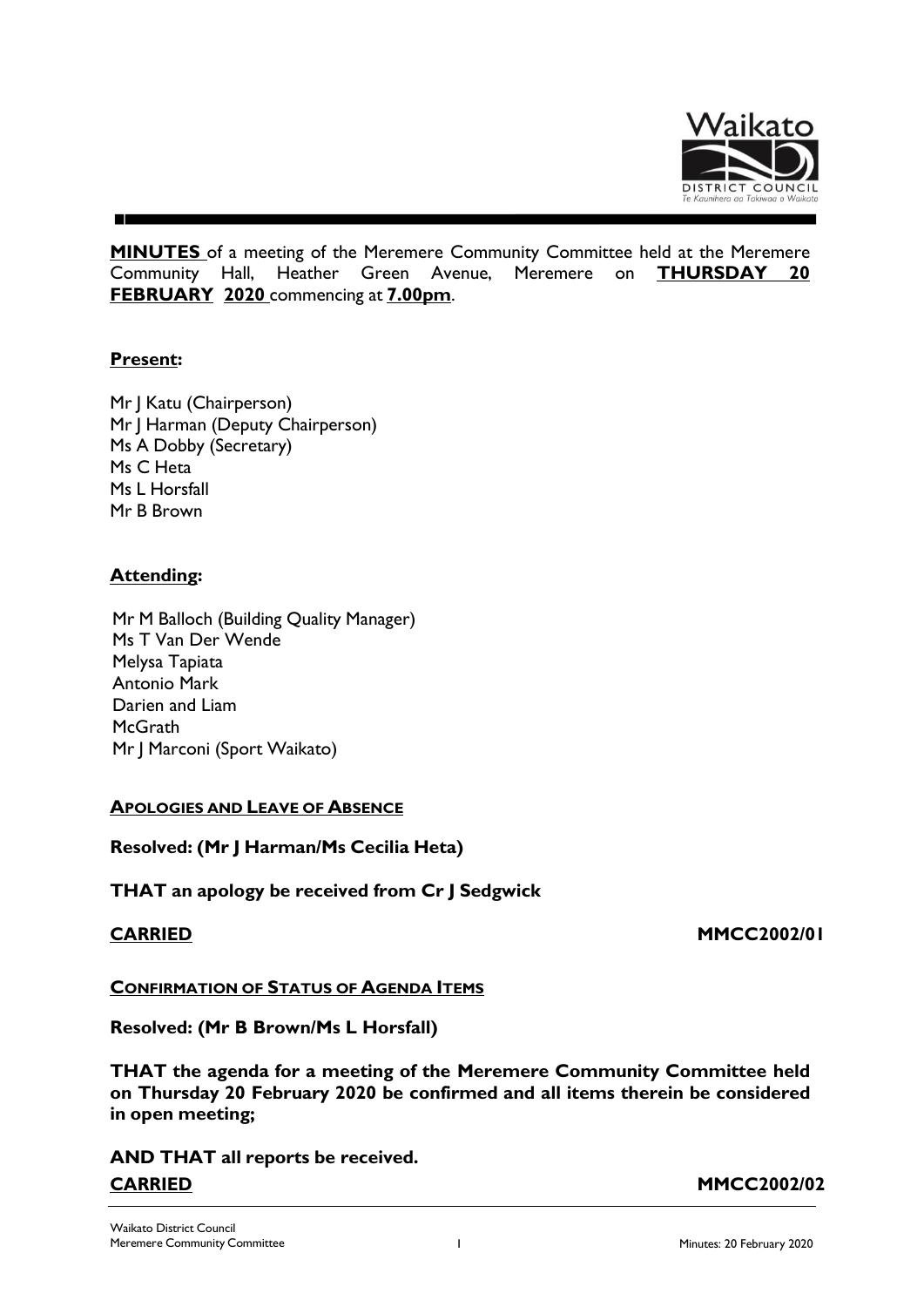## **DISCLOSURES OF INTEREST**

There were no disclosures of interest.

### **CONFIRMATION OF MINUTES**

### **Resolved: (Mr B Brown/Mr J Harman)**

**THAT the minutes of a meeting of Meremere Community Committee held on 12 December 2019 be confirmed as a true and correct record of that meeting, subject to the following additional resolution as part of Item 5.3 –** *Discretionary Fund Report* **[ref MMCC1912/03]:**

*Resolved: (Mr B Brown/Mr J Katu)*

*THAT the Committee approves the payment of \$509.72 (incl GST) to Ngati Naho Hapu Iwi for the provisions of groceries and equipment for the Christmas at the Courts event in December 2019*

*Carried: (MMCC1912/03)*

**CARRIED MMCC2002/03**

# **REPORTS**

Works & Issues Report Agenda Item 5.1

The report was received *[MMCC2002/02 refers]*.

Discretionary Fund Report to January 2020 Agenda Item 5.2

The report was received *[MMCC2002/02 refers]* and discussion was held.

The Building Quality Manager advised the Committee on the issues relating to the Committee's resolution at its December 2019 meeting approving payment to the Hall committee members. Ms Heta declared a conflict of interest in this matter and did not participate in the discussion or voting on this item.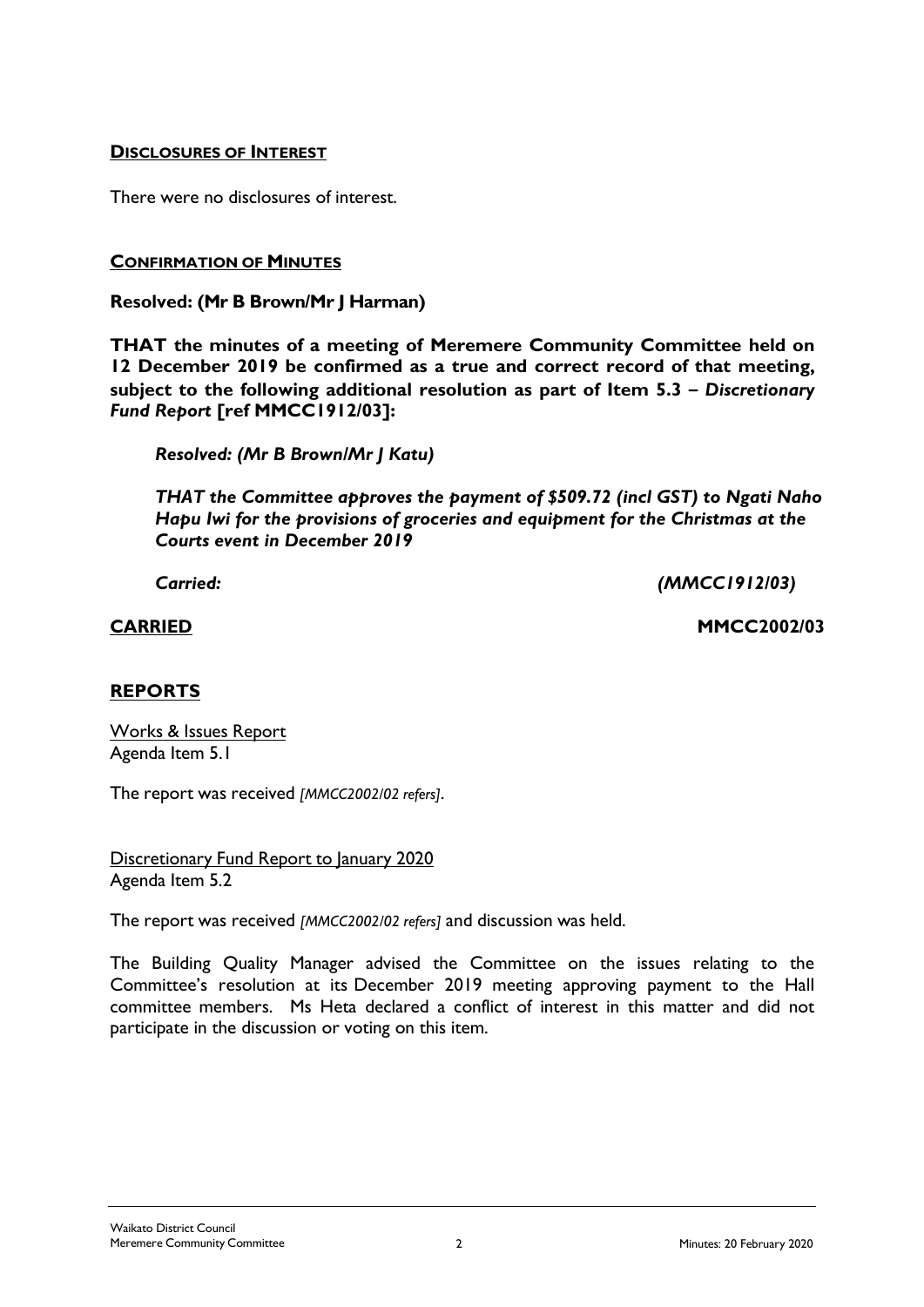**Resolved: (Mr Harman/Ms Horsfall)**

**THAT the Committee alters, in part, resolution MMCC1912/03 from the Committee's meeting on 12 December 2019 to revoke the following payment:**

**"\$500.00 each to Cecilia Heta, Okeroa Rogers and Trish van der Wende hall committee members for an honourium".**

**AND THAT the Meremere Community Committee approves the purchase of gift cards for the following Hall Committee members for their services to the Hall Committee. Each gift card to be a maximum value of \$500:**

• **Cecilia Heta, Okeroa Rogers, Trish van der Wende.**

**AND FURTHER THAT the Meremere Community Committee approves payment:**

- **to Aplus Security**
- **for the amount of: \$655.50 including GST**
- **for invoice # I22121902 for the camera above the doctor's surgery door**.

**CARRIED MMCC2002/04**

Councillor's Report Agenda Item 5.3

Cr Sedgwick was absent and therefore, the report was not presented.

Year to Date Service Request Report Agenda Item 5.4

The report was received *[MMCC2002/02 refers]***.**

# **GENERAL BUSINESS**

The following items were discussed:

- Jason Marconi presented a proposal from Henry Gillies about setting up a program for Meremere youth. This will go to the development Committee.
- Discussion took place about the theft of the library camera.

# **ACTION:** Mr M Balloch agreed to follow up on this and report back to the Committee.

• Facebook Post